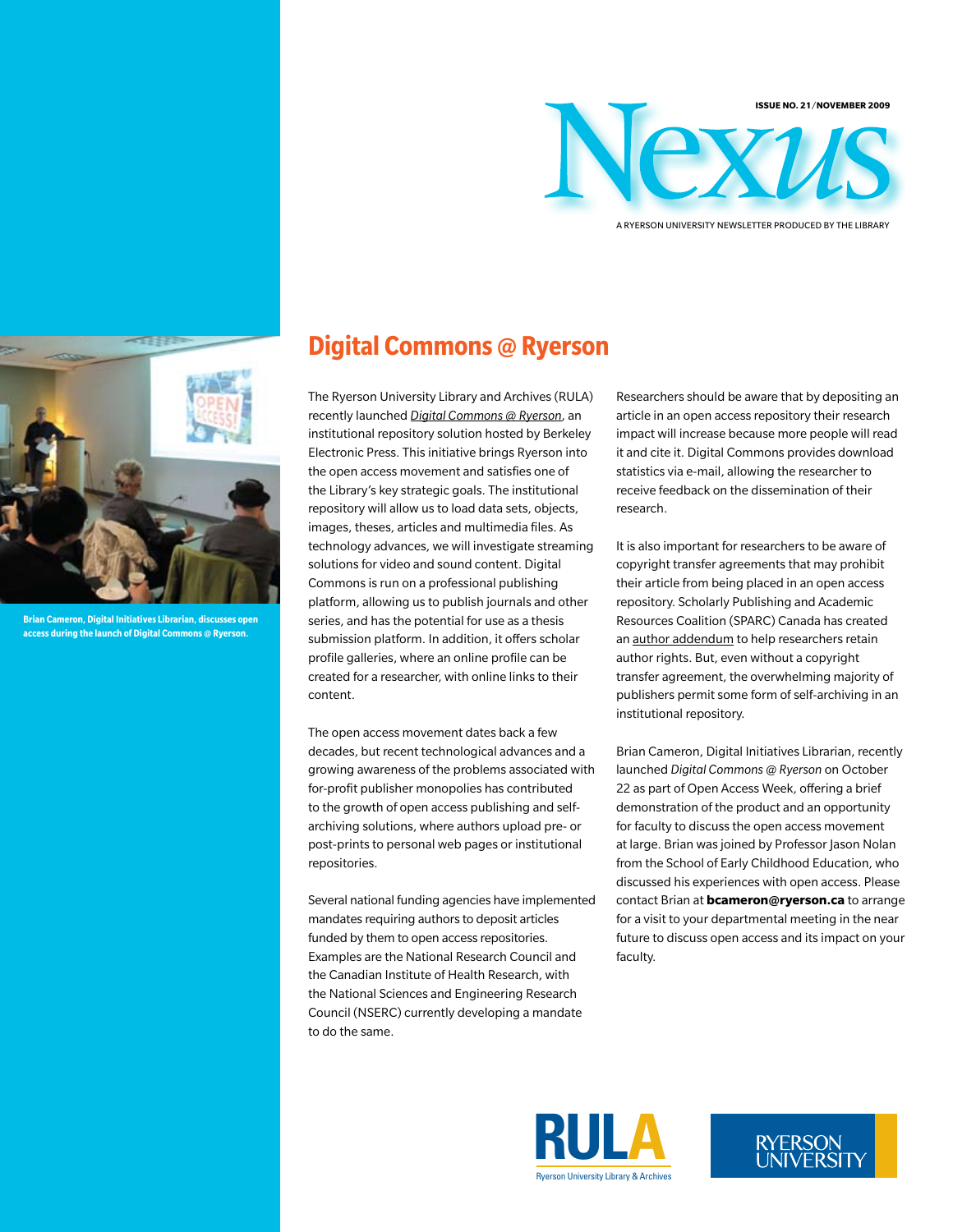

# **From The Chief Librarian Madeleine Lefebvre**

# **Building on Success: An Update on RULA's Strategic Plan**

With the academic term well underway, a fall issue of *NEXUS* is an excellent opportunity to provide an update on what's new and to chart our progress with meeting the five over-arching goals of the Library's Strategic Plan: building our space; collections; technology; teaching, learning and SRC support; and reputation. *NEXUS* is typically produced once a year in the spring, but given all of the exciting initiatives underway, we wanted to connect with our users earlier in the year by producing an additional issue. For this issue, we have also decided to go 'green' and produce an online version only. This allows us to produce the newsletter quickly, eliminates the time and cost required to print and distribute the newsletter and will save a few more trees. It also allows us to embed links to additional content, creating a more dynamic experience. I hope you will still enjoy reading *NEXUS* in this fashion.

# **Building Our Space**

We completed a Functional Program for the Student Learning Centre over the summer and soon we shall be choosing a team to oversee the design and completion of the new building; a new landmark for Yonge Street and a welcoming and multi-faceted destination for our students.

We have also been steadily improving our current space. Last year, we left access to the Graduate Reading Room on the fourth floor unrestricted, so that any student requiring a quiet study space could use it. After feedback from both graduate and undergraduate students, and meetings with the RSU, access to this space was recently limited to graduate students only.

# **Building Our Collections**

Our Special Collections and Archives areas continue to expand. After recently receiving the image archive from *Canadian Architect* magazine, we are currently working on cataloguing it for valuation purposes. New software will soon enable the Ryerson community to discover the institutional memory held within the Archives.

In the past several years at Ryerson, we enjoyed substantial increases as a result of the ambitious expansion of our programs, and the enhanced purchasing power of a strong Canadian dollar. Despite fluctuations in the exchange rate, we continue to expand our program offerings and must still meet our current obligations and contracts, which include inflationary costs. More than one third of our overall budget goes to

acquiring resources and making them available either in hard copy or electronically. This budget is under constant pressure. Some additional funds were targeted to support new graduate programs, but with the economic downturn, we were unable to add a general increase to match inflationary costs.

We continue to purchase e-resources through library consortia wherever we can, to maximize our buying power. However, we have had to develop spending priorities for database renewals in order to ensure we maintain the greatest capacity from the collections budget. Liaison librarians were asked to rank e-resources in their subject area, considering which they felt were critical to their program areas, and which they felt were not as essential. Further analysis was done to determine where there may be duplication of content in more than one e-resource, which e-resources are integral parts of consortial agreements, as well as looking at usage data where available.

In the event that a product relevant to your subject area will not be renewed, you will be notified by your liaison librarian in advance. We will also work to ensure that alternative resources are identified to help meet your needs. We appreciate your patience and co-operation. Please do not hesitate to contact your liaison librarian with any concerns.

### **Building Our Support of Teaching, Learning and SRC**

The role of librarians is changing in large university libraries. Librarians are becoming active participants in course development and sometimes delivery, working closely with teaching faculty. We are keen to expand this role and encourage you to talk to your liaison librarians. A subcommittee of the Senate Learning and Teaching Committee on Information Literacy has recently been struck to examine and collect best practices currently taking place in our classrooms. Membership includes librarians, faculty and representatives from the Digital Media Projects Office, the Academic Integrity Office, and the Learning and Teaching Office. The activities of this subcommittee will help encourage the inclusion of information literacy more widely in the curriculum at Ryerson.

The librarian role as knowledge manager is increasing as we add a focus on access to data and unpublished material. In addition to the recent launch of our institutional repository, our librarians are also working hard through the Ontario Council of University Libraries (OCUL) to develop an Ontario-wide geospatial and health data portal, supported by a grant from Ontario Buys.

# **Building Our Technology Infrastructure**

RULA played a key leadership role in the recent *[R Mobile](https://m.ryerson.ca/login/login.cfm?u=https://m.ryerson.ca/index.cfm?)* initiative to expand mobile services at Ryerson, adding to the University's growing reputation for technological innovation. We continue to seek new ways to use technology to enhance our services and access, and are currently working on an initiative to embed program-specific library information and assistance within Blackboard.

**Follow us on [Twitter](http://twitter.com/ryersonlibrary) and [Facebook!](http://www.facebook.com/pages/Toronto-ON/Ryerson-University-Library/5863804371?ref=mf)**

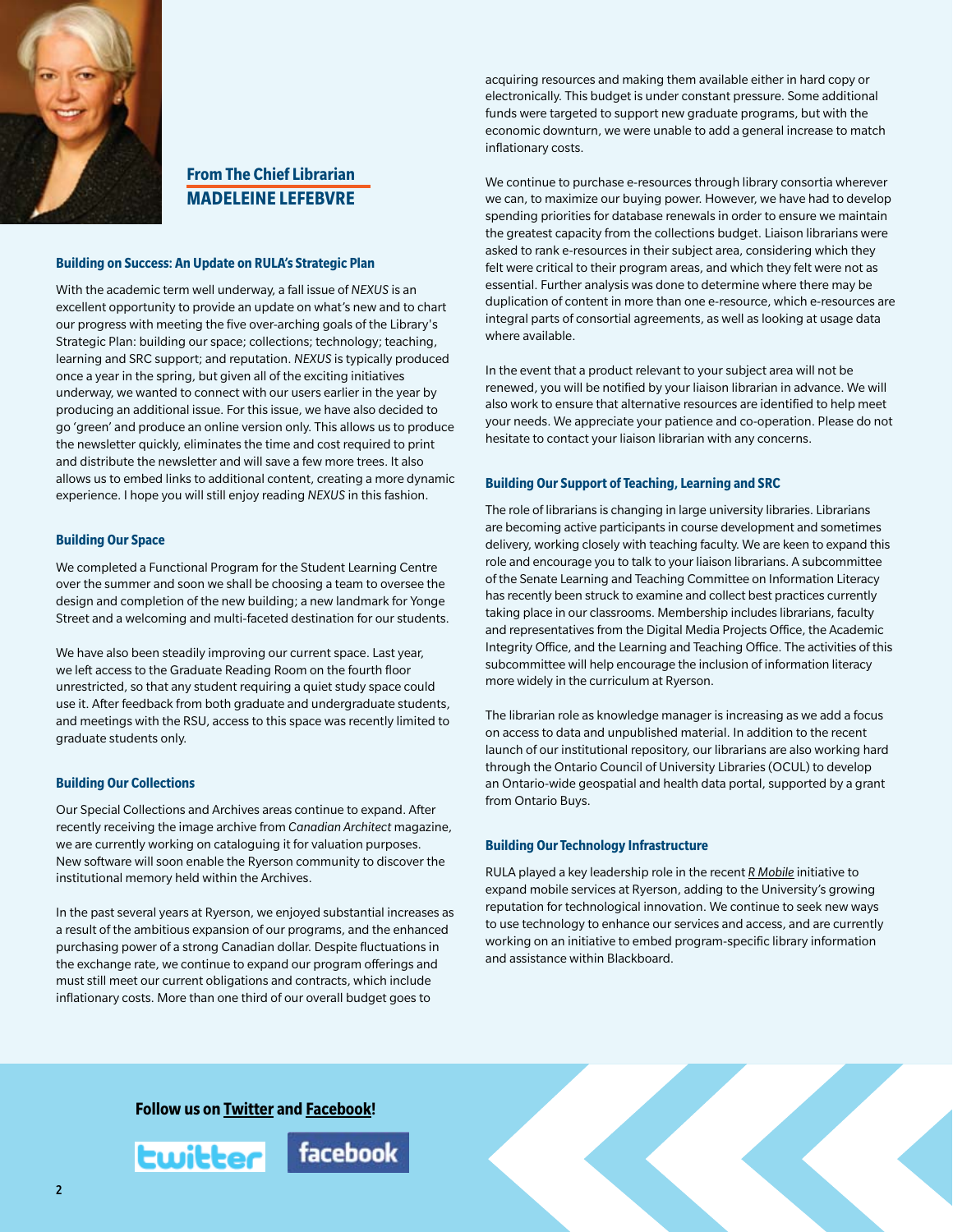

## **Building Our Reputation**

The Library recently hosted the first campus-wide Ryerson University Book Fair on November 12, with more than 80 submissions of books, edited books, chapters and dedicated journal issues published by Ryerson faculty in 2008/09. Events such as these provide opportunities to celebrate the University's record of publication and showcase the Library's capacity to serve as a venue for these celebrations.

We are undertaking a variety of initiatives to evaluate our collections and services in our goal of continuous improvement. A Student Advisory Committee (RULA-SAC) was recently formed to facilitate direct communication between the Library and the students we serve. Students were invited to submit an application to join RULA-SAC and attend regular meetings throughout the academic year to provide thoughtful ideas on library resources and services.

Also, some of you may have noticed that we are now calling ourselves Ryerson University Library and Archives (RULA), and have a new logo reflecting this change. This modification to our name fully reflects the important role both the Library and the Archives play at the university, and provides an opportunity for us to carve out a new identity as we move ahead with our strategic plan.

We continue to seek and develop collaborations across campus, and value your feedback. Please feel free to contact your [liaison librarian](http://www.library.ryerson.ca/info/sublib.html) or send us your [comments and suggestions](http://www.ryerson.ca/library/eresources/suggestion.html).

*Madeleine Lefebvre*, Chief Librarian

# **AskON**

Chat with us on *[AskON](http://www.ryerson.ca/library/ask.html)*! This collaborative virtual reference service is continuing to expand throughout the province, with new partners coming online. *AskON* is a real-time chat reference service provided to Ontario university students by university libraries and librarians. With access to digital resources from off-campus and online learning, many of our patrons need research help when they are not physically in the Library. Current university library partners include Lakehead University, University of Guelph, University of Guelph-Humber, University of Windsor, University of Toronto, York University and Ryerson University. Due to the collaborative nature of the service, librarians from any of these institutions can provide assistance to users from any institution. This has required additional

training to ensure that librarians have familiarity with libraries and library resources from across the province.

This service continues to rise in popularity, as evidenced by our latest statistics. In September 2009, the university queue received 1272 questions, a 29% increase from last year's September numbers. 333 of these questions were from Ryerson patrons, making us one of the biggest users of this service. If you need help from the Library, either while in your office or when offcampus, consider chatting with us at *AskON*.

## **The Fall hours for** *AskON* **are:**

| Mon. to Thu.         | 11 a.m. $-10$ p.m. |
|----------------------|--------------------|
| Fri., Sat., and Sun. | 11 a.m. $-5$ p.m.  |

#### **Learning Success at RULA**

Building partnerships with other units on campus that share our vision of student success is an important strategic priority for RULA. Our recent partnership with the Learning Success Centre is an example of this philosophy in action. The Learning Success Centre now occupies space on the main floor of the Library, at the north end, and provides generalized learning support, as well as tutoring for students in science and engineering. The [schedules](http://www.ryerson.ca/library/blog/2009/10/need-study-help.html) for all three services are available on the Library website, so please encourage your students to drop by next time they are in the Library.

Some of the generalized learning support services include:

- time management
- group work
- test preparation
- improving mental focus
- effective presentation
- learning styles
- tackling a writing project

# **Business Liaison Office Hours**

The Library has a Research Advisory Office in the Ted Rogers School of Management on the eighth floor, TRS 2-168. It is staffed from Monday to Friday from 11 a.m. until 2 p.m. This office provides expert research assistance in all business areas taught at the Ted Rogers School of Management, as well as general reference support for all disciplines of study and is available to both students and faculty.

# **Goodbye CISTI Source…Hello Discover!**

With CISTI Source no longer available, *[Discover](http://discover-decouvrir.cisti-icist.nrc-cnrc.gc.ca/dcvr/ctrl?action=sere&lang=en)* is a new service for finding articles from the Canadian Institute for Scientific and Technical Information (CISTI). *Discover* puts millions of peer-reviewed scientific, technical, medical and some business journal articles at your fingertips and also offers clients the ability to create alerts. Searching *Discover* is free but you will incur credit card charges if you order items directly from *Discover*. To avoid these credit card charges, search for free on *Discover* and then, from your search results, request items Ryerson does not own by using *[RACER](http://www.ryerson.ca/library/info/illdd/ill_racer.html)*, our interlibrary loan service. *RACER* is available to Ryerson students, faculty and staff with a valid Library account.



# **Apple Hours**

Are you a Mac user? Come ask the Apple Campus Rep about anything Mac!

Visit the Library fourth floor every Wednesday from 3 p.m. to 6 p.m. and talk to Patrick, the Apple Are you a Mac user? Come ask the Apple Campus Rep about anything Mac!<br>Visit the Library fourth floor every Wednesday from 3 p.m. to 6 p.m. and talk to Patrick, the Apple<br>campus representative. He can help with any question